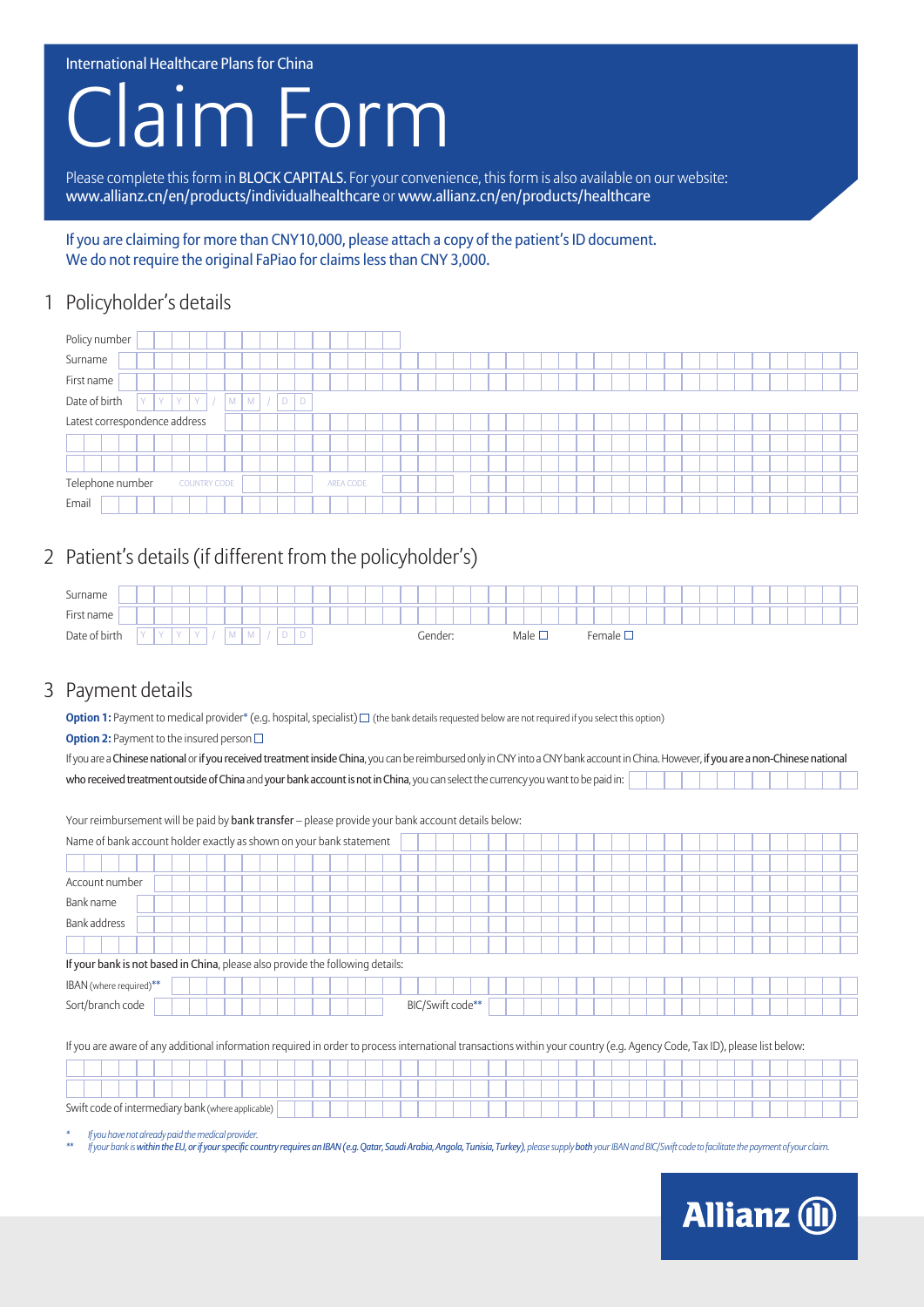#### 4 Claim details

Please complete all parts of the following table with the details of each FaPiao/invoice/receipt, making sure to include the amount charged. Please note that for costs incurred in China, an original FaPiao/invoice/receipt needs to be submitted with all claims exceeding total value of CNY3,000. If your FaPiao/invoice/receipt does not include the diagnosis/medical condition, please ensure that you provide us with this information below. If there is insufficient space in the table below, please provide details on a separate page.

| Description of expense/treatment | Diagnosis/medical condition | Provider's name | Amount charged/<br>currency | Has this bill been<br>paid by you? |
|----------------------------------|-----------------------------|-----------------|-----------------------------|------------------------------------|
|                                  |                             |                 |                             | $Yes \Box No \Box$                 |
|                                  |                             |                 |                             | $Yes \Box No \Box$                 |
|                                  |                             |                 |                             | $Yes \Box No \Box$                 |
|                                  |                             |                 |                             | $Yes \Box No \Box$                 |
|                                  |                             |                 |                             | $Yes \Box No \Box$                 |
|                                  |                             |                 |                             | $Yes \Box No \Box$                 |
|                                  |                             |                 |                             | $Yes \Box No \Box$                 |
|                                  |                             |                 |                             | Yes $\square$ No $\square$         |
|                                  |                             |                 |                             | $Yes \Box No \Box$                 |
|                                  |                             |                 |                             | $Yes \Box No \Box$                 |
|                                  |                             |                 |                             | $Yes \Box No \Box$                 |
|                                  |                             |                 |                             | $Yes \Box No \Box$                 |
|                                  |                             |                 |                             | $Yes \Box No \Box$                 |

In what country (and province, if in China) did the treatment take place?

*If this claim is resulting from an accident or work-related illness/injury and you hold any other insurance policy (e.g. car insurance) or if you are filing a claim or lawsuit against a third party to recover the costs incurred as a result of this accident/injury, please provide details in a separate document.*

**Sections 5 and 6 are to be completed by the treating doctor unless detailed in the supporting documentation (e.g. FaPiao, receipts or invoices).**

## 5 Medical provider's details

| Name of doctor/specialist                                                                    |           |  |  |  |  |  |  |  |  |
|----------------------------------------------------------------------------------------------|-----------|--|--|--|--|--|--|--|--|
| Qualifications/credentials                                                                   |           |  |  |  |  |  |  |  |  |
| Name of hospital/clinic                                                                      |           |  |  |  |  |  |  |  |  |
| Address                                                                                      |           |  |  |  |  |  |  |  |  |
|                                                                                              |           |  |  |  |  |  |  |  |  |
| Telephone number<br><b>COUNTRY CODE</b>                                                      | AREA CODE |  |  |  |  |  |  |  |  |
| Fax<br><b>COUNTRY CODE</b>                                                                   | AREA CODE |  |  |  |  |  |  |  |  |
| Email                                                                                        |           |  |  |  |  |  |  |  |  |
| Applicable to physiotherapy/psychotherapy claims only. Please provide full referral details: |           |  |  |  |  |  |  |  |  |
| Name of referring physician                                                                  |           |  |  |  |  |  |  |  |  |
| Telephone number<br><b>COUNTRY CODE</b>                                                      | AREA CODE |  |  |  |  |  |  |  |  |
| Date of referral<br>Y<br>Y.<br>Y<br>Y<br>$\overline{D}$<br>M<br>M                            | D         |  |  |  |  |  |  |  |  |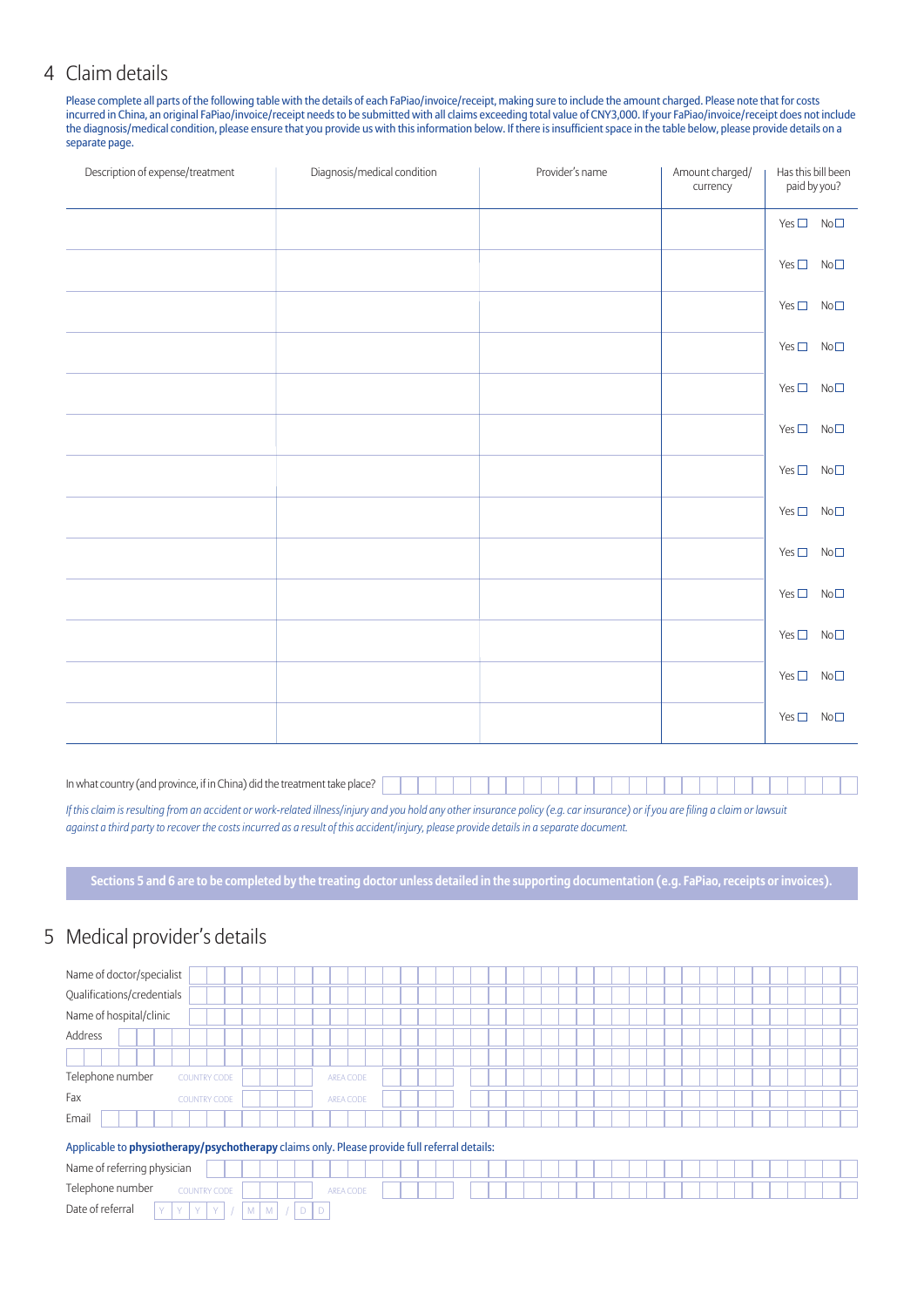## 6 Medical details

| Indicate type of condition:                                                                                                                                                       | Acute $\square$ | Chronic $\square$                |                 |               | Acute episode of chronic $\Box$ |                 |                        |                |             |   |           |             |  |  |                                    |  |
|-----------------------------------------------------------------------------------------------------------------------------------------------------------------------------------|-----------------|----------------------------------|-----------------|---------------|---------------------------------|-----------------|------------------------|----------------|-------------|---|-----------|-------------|--|--|------------------------------------|--|
| Please provide full details of the symptoms/medical condition requiring treatment, including ICD9/10 code/DSM-IV                                                                  |                 |                                  |                 |               |                                 |                 |                        |                |             |   |           |             |  |  |                                    |  |
|                                                                                                                                                                                   |                 |                                  |                 |               |                                 |                 |                        |                |             |   |           |             |  |  |                                    |  |
|                                                                                                                                                                                   |                 |                                  |                 |               |                                 |                 |                        |                |             |   |           |             |  |  |                                    |  |
|                                                                                                                                                                                   |                 |                                  |                 |               |                                 |                 |                        |                |             |   |           |             |  |  |                                    |  |
| On what date did the patient first present these symptoms to you?                                                                                                                 |                 |                                  |                 |               |                                 |                 | M<br>M                 | D              | D           |   |           |             |  |  |                                    |  |
| On what date would the first onset of symptoms have been apparent to the patient?                                                                                                 |                 |                                  |                 | Y             |                                 |                 | ${\sf M}$<br>${\sf M}$ | $\overline{D}$ | $\mathsf D$ |   |           |             |  |  |                                    |  |
| Has the patient suffered from this condition previously?                                                                                                                          |                 | Yes $\square$                    | No <sub>1</sub> |               | If yes, when?                   |                 | Y<br>Ÿ                 |                |             | M | ${\sf M}$ | $\mathsf D$ |  |  |                                    |  |
| Are you aware of any treatment given for this or any related illness in the past?                                                                                                 |                 |                                  |                 | Yes $\Box$    |                                 | No <sub>1</sub> |                        |                |             |   |           |             |  |  |                                    |  |
| If yes, please provide details                                                                                                                                                    |                 |                                  |                 |               |                                 |                 |                        |                |             |   |           |             |  |  |                                    |  |
|                                                                                                                                                                                   |                 |                                  |                 |               |                                 |                 |                        |                |             |   |           |             |  |  |                                    |  |
| Is it likely to re-occur?                                                                                                                                                         | Yes $\square$   | No <sub>1</sub>                  |                 |               |                                 |                 |                        |                |             |   |           |             |  |  |                                    |  |
| Does it need rehabilitation?                                                                                                                                                      | Yes $\square$   | No <sup>2</sup>                  |                 |               |                                 |                 |                        |                |             |   |           |             |  |  |                                    |  |
| Is it permanent?                                                                                                                                                                  | Yes $\square$   | No <sub>1</sub>                  |                 |               |                                 |                 |                        |                |             |   |           |             |  |  |                                    |  |
| Does it need long term monitoring, consultations, check ups, examinations or tests?                                                                                               |                 |                                  |                 | Yes $\square$ |                                 | No <sub>1</sub> |                        |                |             |   |           |             |  |  |                                    |  |
| Applicable to cases of pregnancy only:                                                                                                                                            |                 |                                  |                 |               |                                 |                 |                        |                |             |   |           |             |  |  |                                    |  |
| Estimated date of delivery $\ $ $\vee$                                                                                                                                            | Y<br>Y<br>Y.    | $M$ $M$<br>$\mathsf D$<br>$\Box$ |                 |               |                                 |                 |                        |                |             |   |           |             |  |  |                                    |  |
| Is birth of a single baby expected?                                                                                                                                               | Yes $\square$   | No <sub>1</sub>                  |                 |               |                                 |                 |                        |                |             |   |           |             |  |  |                                    |  |
| If you answered no to the question above and twins/multiple babies are expected, is the pregnancy a result of medically assisted reproduction other than artificial insemination? |                 |                                  |                 |               |                                 |                 |                        |                |             |   |           |             |  |  |                                    |  |
| No <sub>1</sub><br>Yes $\square$                                                                                                                                                  |                 |                                  |                 |               |                                 |                 |                        |                |             |   |           |             |  |  |                                    |  |
| If yes, please provide further details                                                                                                                                            |                 |                                  |                 |               |                                 |                 |                        |                |             |   |           |             |  |  |                                    |  |
|                                                                                                                                                                                   |                 |                                  |                 |               |                                 |                 |                        |                |             |   |           |             |  |  |                                    |  |
| Applicable to dental treatment claims only:                                                                                                                                       |                 |                                  |                 |               |                                 |                 |                        |                |             |   |           |             |  |  |                                    |  |
| Was the patient suffering from dental pain at the time he/she visited you for treatment? Yes $\Box$                                                                               |                 |                                  |                 |               |                                 | No <sub>1</sub> |                        |                |             |   |           |             |  |  |                                    |  |
|                                                                                                                                                                                   |                 |                                  |                 |               |                                 |                 |                        |                |             |   |           |             |  |  | Official stamp of medical provider |  |
| Please sign and authenticate with an official stamp.                                                                                                                              |                 |                                  |                 |               |                                 |                 |                        |                |             |   |           |             |  |  |                                    |  |
|                                                                                                                                                                                   |                 |                                  |                 |               |                                 |                 |                        |                |             |   |           |             |  |  |                                    |  |
|                                                                                                                                                                                   |                 |                                  |                 |               |                                 |                 |                        |                |             |   |           |             |  |  |                                    |  |
| Doctor's signature                                                                                                                                                                |                 |                                  |                 |               |                                 |                 |                        |                |             |   |           |             |  |  |                                    |  |
| M<br>Date                                                                                                                                                                         | D<br>D<br>M     |                                  |                 |               |                                 |                 |                        |                |             |   |           |             |  |  |                                    |  |

### 7 Data Protection and release of medical records

References to information includes personal information given by you to us, in your Application, Claim or Treatment Guarantee Form and/or supporting documents/information we collect in connection with products or services we provide.

Uses: Personal information may be used for insurance administration (e.g. underwriting, claims handling, fraud prevention). We may use third parties to process data on our behalf. Such processing, which may take place outside China, is subject to contractual restrictions regarding confidentiality and security in line with Data Protection obligations.

Sensitive data: We need to collect sensitive data relating to you (e.g. health details), to assess insurance terms and/or to administer claims.

Disclosure: We may share your information with our agents, members of the Allianz Group, third party administrators and their agents, service providers, any intermediary acting on your behalf or governing/regulatory bodies (by which we are governed). In certain circumstances, we may investigate a claim you have submitted.

Retention: We will retain your data only for the period of time that is needed for the purposes for which it was obtained or for the period of time required by law and regulation (whichever is longer).

Representation and consent: By signing this form, you confirm that you have the authority to act on behalf of your dependants in respect of all personal information you provide to us, and that you consent to the disclosure, processing, usage and retention of this information in relation to yourself and on behalf of your dependants.

Access: You have the right to request and receive a copy of your personal data held by us. If you wish to do this, please write to the address provided on this form or to the following email address: client.services@allianzhealth.cn.

Call recording: Calls to our Helpline will be recorded and may be monitored for training, quality and regulatory purposes.

(Continued overleaf)